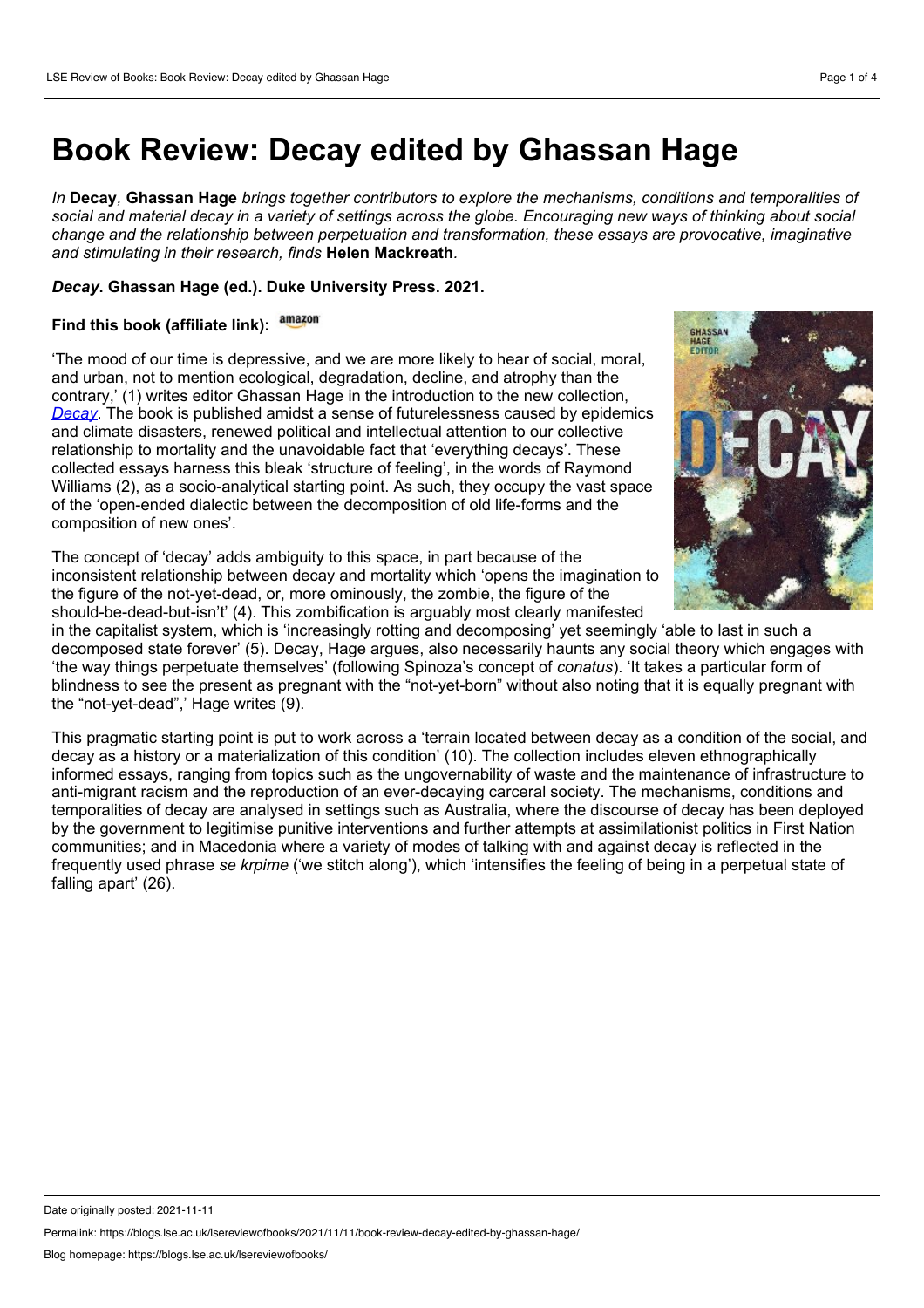

Photo by Gavin [Biesheuvel](https://unsplash.com/@gavinbiesheuvel?utm_source=unsplash&utm_medium=referral&utm_content=creditCopyText) on [Unsplash](https://unsplash.com/?utm_source=unsplash&utm_medium=referral&utm_content=creditCopyText)

In light of the collection's varied engagements, it is instructive to ask what conceptual work is done by decay, different from that of ruin, precarity or mortality itself, which may encourage new ways of thinking about, among other things, social change and relationality.

Hage alludes to the particular socio-analytical purchase of 'decay' in his essay about the 'fantasy of the defeated warrior' among the ex-militiamen of the Lebanese civil war. He argues that their 'discourse of defeat ends up having a positive anti-decaying function' (122), acting as a means of maintaining their viability and status and ultimately their ability to 'sustain the self'. Hage counter-poses 'ruin' and 'decay' through discussing Ann Laura Stoler's essay ['Imperial](https://www.jstor.org/stable/20484502) Debris' in which she analyses the trail of ruin that colonialism left behind. 'It is interesting that [while Stoler] encounters the stench of decay in many places, her gaze at them from aruins perspective reduces them to precisely that: ruins without the sensory and affective dimension that is attached to them' (124). Hage calls instead for a 'disgusted ethnography', which 'would have to capture decay, bodily and sensually […] not only to analyze and intellectualize the social injustice that lies within this decay but also to […] experience its stench and feel the disgust' (126).

Elsewhere various delineations of decay, degradation and dilapidation are carefully teased out as a means of demonstrating their potential for cynical political manipulation. Michael Herzfeld's essay on urban decay in Rome details the clash between the so-called 'romantic ruination' of 'heroic grandeur' and imagined signs of 'moral corruption' which energise the complaints of 'discontented citizens'. He argues that 'the charge of *degrado* (degradation) has become a general expression of dissatisfaction with the sense of physical and moral collapse in society at large [...] It is a sign of a lost battle to maintain the impoverished elegance of the ancient imperial capital. Moreover, it has acquired unpleasantly racist implications' (62). This constructed threshold is entirely political, based on competing imaginations of the social, the public and what counts as 'decay'.

When is the romantic ruin reconceptualised as *degrado*? Is it when it has fallen so far into ruins that there is no hope of recovering any sense of its ancient appearance? Is it when the graffiti scrawled on its antique walls usurp the role of officially regulated decay? (64)

Date originally posted: 2021-11-11

Permalink: https://blogs.lse.ac.uk/lsereviewofbooks/2021/11/11/book-review-decay-edited-by-ghassan-hage/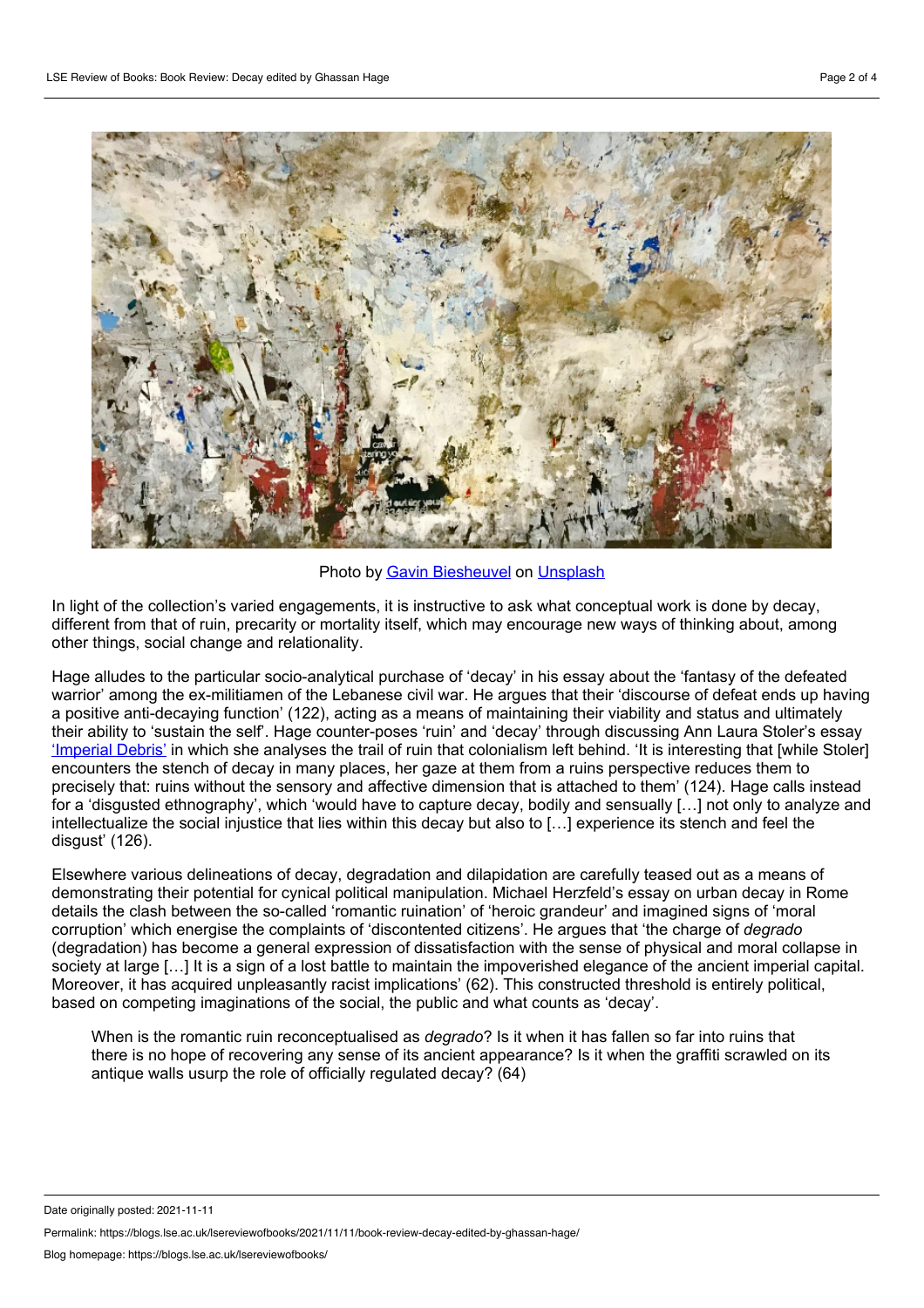Herzfeld's explanation of the messy boundary between the conservative tendency towards 'controlled decay' and racist disgust at an imagined 'uncontrolled' degradation (Herzfeld suggests that this racism ironically represents the 'true' social decay) raises a point present throughout several essays. This is the ambiguous tension between the resistance, maintenance, management and deliberate production of 'decay', and who has control over this. Several contributions describe the manipulation of decay as a means of governmental control through a 'let them decay' colonial mentality. Elise Klein details the processes through which 'the Australians turn decay into a characteristic of the Indigenous people themselves' (14) as a justification for assimilationist politics. Cameo Dalley describes relational decay which is 'rooted in historical settler colonial relationships and symptomatized in socio-spatial distributions of people' (15). Tamara Kohn discusses 'how decay, mold and rot are produced, interacted with and resisted' (15) by people serving life sentences in US maximum security prisons. These essays are rich ethnographic accounts of the multilayered and often insidious workings of colonial forms of power.

The 'structures, institutions, assemblages and forms of labour whose function is maintenance' (11), explored by Akhil Gupta in relation to infrastructure, open up a different terrain of thinking. Gupta argues that 'attention to maintenance allows us to conceptualize the work of repair as a creative and critical function that enables innovation and discovery so that infrastructures can function even as they degrade'. He also acknowledges that 'we must see how maintenance may serve to exacerbate existing inequalities' (45). The important work of maintenance is also present in Hage's argument that social fantasies function as 'maintenance mechanisms' that work at slowing the decay of the social subject.

The fine distinctions and contradictions between repair and maintenance may also be what gives 'decay' different conceptual possibilities to the fertile ground covered by scholarship on death. A long history of various strands of research has theorised the political implications of our collective relationship with mortality – for instance, Achille Mbembe's theory of [necropolitics](https://www.dukeupress.edu/necropolitics) that argues that 'turning a body into a corpse and a territory with its rivers, forests and biological life into ''dead spaces'' is perhaps the real nature of sovereignty', or the concept of necrocapitalism, which emphasises capitalism's increased profitability through the control and regulation of death. However, our relationship as political subjects with decay has largely been left unconsidered.

This may reflect the ambivalent political implications of foregrounding decay as a socio-analytical concept. A strange figure of the 'hopeful' subject (or its opposite) emerges in several essays which confront the nuanced differences between resisting, pragmatically accepting or being consumed by decay. In his discussion of Macedonian workers in Skopjani, Fabio Mattioli argues that hope itself was a 'seed of decay', and that 'hope for a better future had only led to more failures, deepening their sense of moral degradation' (88):

Mattioli's pessimistic, and arguably limited, conclusion about the damaging impact of hope contrasts with the form of 'hope' separately found by Hage among the self-serving myths of defeated ex-militiamen in Lebanon, whose fantasy of 'defeated warrior' status was 'infinitely better than being an unemployed person with no social worth living on the margins of the spaces where economic and moral viability was constructed' (122). It also diverges from the contribution by Kohn, which describes how Cush, an inmate on death row who had already served 28 years in solitary confinement, 'reframed [imprisonment] as an active source of connection – to changing ideas about oneself and one's relations with others' (147). Cush's reframing does not negate the violence and cruelty of the 'decaying prison system' nor romanticise his confinement, but rather highlights the possibility of quiet defiance to the 'expectation of decay'. These distinctions may also reflect varying interpretations of decay ('disintegration' or 'decomposition' offer a slightly different understanding than the more visceral 'putrefy' or 'fester', which is different again from asense of 'stagnation') and their attendant processes.

These multiplicities point to the complex entanglements of the material, social and symbolic forms of decay, which are rooted in particular socio-historical and political contexts – things decomposing from the inside and those disintegrating owing to external factors (natural or political); decay as observed from the outside and the rot experienced by people living through the process(es). These entanglements reveal both the potential and the limits of taking a relatively oblique concept like 'decay' as a starting point. While Hage's call for a 'disgusted ethnography' demands an active response to halt decay and its attendant violence and social injustice, this disgust has the potential to be inadvertently misdirected or manipulated if social 'decay' can also be imagined as well as deliberately materially produced. As outlined in the volume, a particular social/moral construction of 'decay' can justify racist exclusion, while a deliberately produced material 'decay' can legitimise urban demolition. As a result, the work of repair 'may function as much in defense as in resistance to antidemocratic and antihumanist projects' (Steven [Jackson,](https://mitpress.mit.edu/books/media-technologies) 2014).

Date originally posted: 2021-11-11

Permalink: https://blogs.lse.ac.uk/lsereviewofbooks/2021/11/11/book-review-decay-edited-by-ghassan-hage/